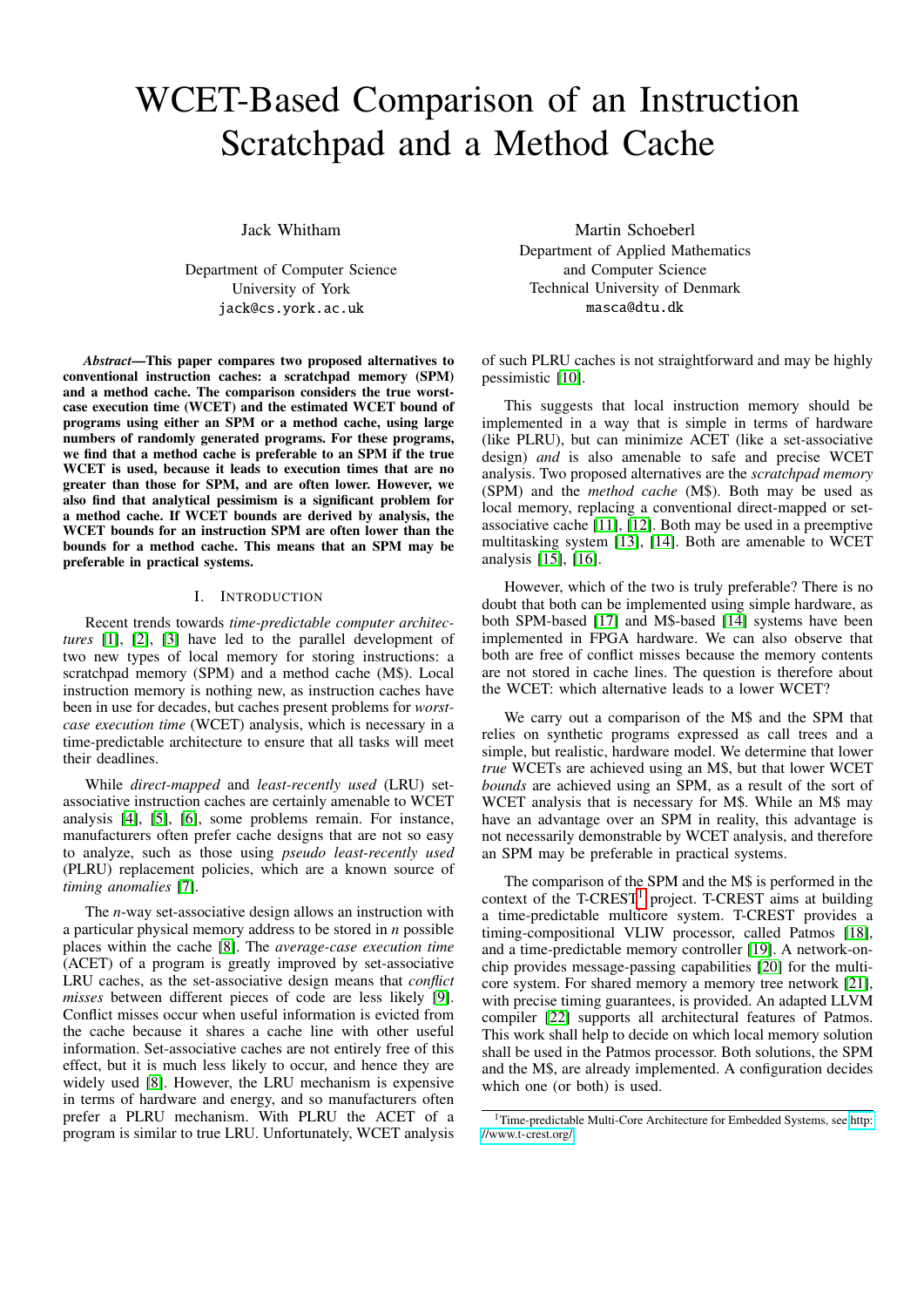The paper is organized in 9 sections. Section [II](#page-1-0) defines the SPM and the M\$ architecture; Section [III](#page-1-1) describes the program model to be used for the remainder of the paper, and Sections [IV](#page-1-2) show how this model applies to the SPM and the M\$ respectively. Section [V](#page-2-0) describes experiments in which the true WCET of programs using an SPM and using an M\$ are compared. Section [VI](#page-5-0) repeats an experiment using WCET bounds determined by analysis. Section [VII](#page-6-12) presents related work and Section [VIII](#page-6-13) concludes.

## II. DEFINITIONS

<span id="page-1-0"></span>In this paper, a scratchpad memory (SPM) is a *local memory where content replacement is under program control*. That is, the information within an SPM is only changed upon the explicit direction of the program. The program specifies exactly what information is to be copied into the SPM; the programmer or compiler adds instructions to the program to make this happen. Therefore, the exact state of the local memory is known at all points throughout the program, and WCET analysis can make use of this information.

In contrast, a cache is *local memory where contents are not precisely determined until execution*. WCET analysis, which is performed before execution, must make use of incomplete or abstract information about the cache state [\[4\]](#page-6-3). Therefore, it may be necessary to make pessimistic assumptions about the cache state, for example if it is not certain if a particular instruction is present.

A method cache (M\$) is organized to cache full methods (or functions) [\[12\]](#page-6-11). It was originally developed for a Java processor [\[14\]](#page-7-1). Therefore, it is called method cache, but is also applicable for functions and procedures.

A method may be loaded into the cache on a call instruction or when returning from a method. On a call the called method is checked whether it is in the cache. If it is a miss, the method is loaded into the cache. On a return from a method the caller is checked and on a miss loaded. The advantage is that all other instructions are guaranteed hits and can be ignored by the cache analysis. Only the call tree needs to be considered to analyze cache hits and misses.

The basic organization of an M\$ is a local memory that is divided int blocks. A loaded method can span multiple blocks, but the method needs to be loaded into contiguous blocks. This organization allows two replacement policies: (1) first-in-firstout (FIFO), which works like a ring buffer, and (2) a stack oriented replacement where allocation of blocks follows the same regime as the allocation of stack frames. However, the stack oriented replacement leads to conflicts of methods at the same hight in the call tree. This conflict results in continuous replacement of methods when called in a loop.

For a block oriented M\$, a tag entry is associated for each block. The entry for the first block of the method contains the tag entry (address of the method in the memory). The other blocks are cleared on a method load. With a FIFO replacement, this mechanism automatically removes the tag entry of a method when the first block of a method is overwritten by a newly loaded method.

Another variant of the M\$ is to reduce the block size to single instruction words and have a tag memory with one entry

per method. The dynamic instruction scratchpad (D-ISP) is organized in this way [\[23\]](#page-7-10), [\[24\]](#page-7-11). With this variant, the tag memory also contains the length of the cached method. The number of tag entries limits the number of methods that can be in the cache at the same time.

The cache memory is better used, as there is only a single area in the memory that might not be used due to fragmentation. On the block oriented M\$, each loaded method has one block that might have unused space due to fragmentation.

The implementation of the M\$ in Patmos [\[25\]](#page-7-12) uses the organization with tag entries for individual methods and allocation granularity of single instruction words. However, this paper considers the *original* M\$ organization in individual blocks as the SPM is also organized with block granularity.

## III. PROGRAM MODEL

<span id="page-1-1"></span>The program model used in this paper is a *call tree* in which each node represents a *method* with an associated size, and each edge represents a call/return relationship between two methods. There is a root method representing the entry point.

For instance, in a typical C program, we may have an entry point named main() which calls printf(). This gives a call tree with two nodes (main, printf), each labelled with a size, and linked by an edge. The edge will be labelled with a call frequency, which may be constant, or related in some way to the program input. Edges are *unordered*; the call tree gives no indication of the order in which a node's children are called.

Methods are *virtually inlined* [\[4\]](#page-6-3) so that the identity of each method is dependent on its path to the root method. If two methods foo() and bar() both call baz(), there will be two copies of baz in the tree: one representing the foo-baz path, the other representing the bar-baz path. However, the two copies of baz will share the same space in local memory.

We use a call tree because it is the program representation used for an M\$ [\[12\]](#page-6-11) and one of the representations that may be used for an SPM [\[26\]](#page-7-13).

While this program model might look simplistic and would not be adequate for comparison with a standard instruction cache, it fits for our comparison. The SPM and the M\$ exchange local memory content with new content from the main memory at method granularity. Therefore, we consider modeling a program just as a collection of interconnected methods as a valid abstraction for our comparison.

## <span id="page-1-2"></span>IV. EXECUTION MODELS AND WCET ANALYSES

This Section describes the execution models and the resulting WCET analyses for the SPM and the M\$.

## *A. Execution Model for the SPM*

A program (modeled as a call tree) can be mapped to an SPM by grouping methods into sub-units named *regions* [\[15\]](#page-7-2), [\[26\]](#page-7-13). Each region needs to be small enough to be stored in the SPM. Formally, regions are elements in a *set partition* of the call tree [\[27\]](#page-7-14). The regions are disjoint subsets of the nodes in the call tree. Each region has a size determined as the sum of the sizes of the methods within it; the maximum size is the SPM size *k*.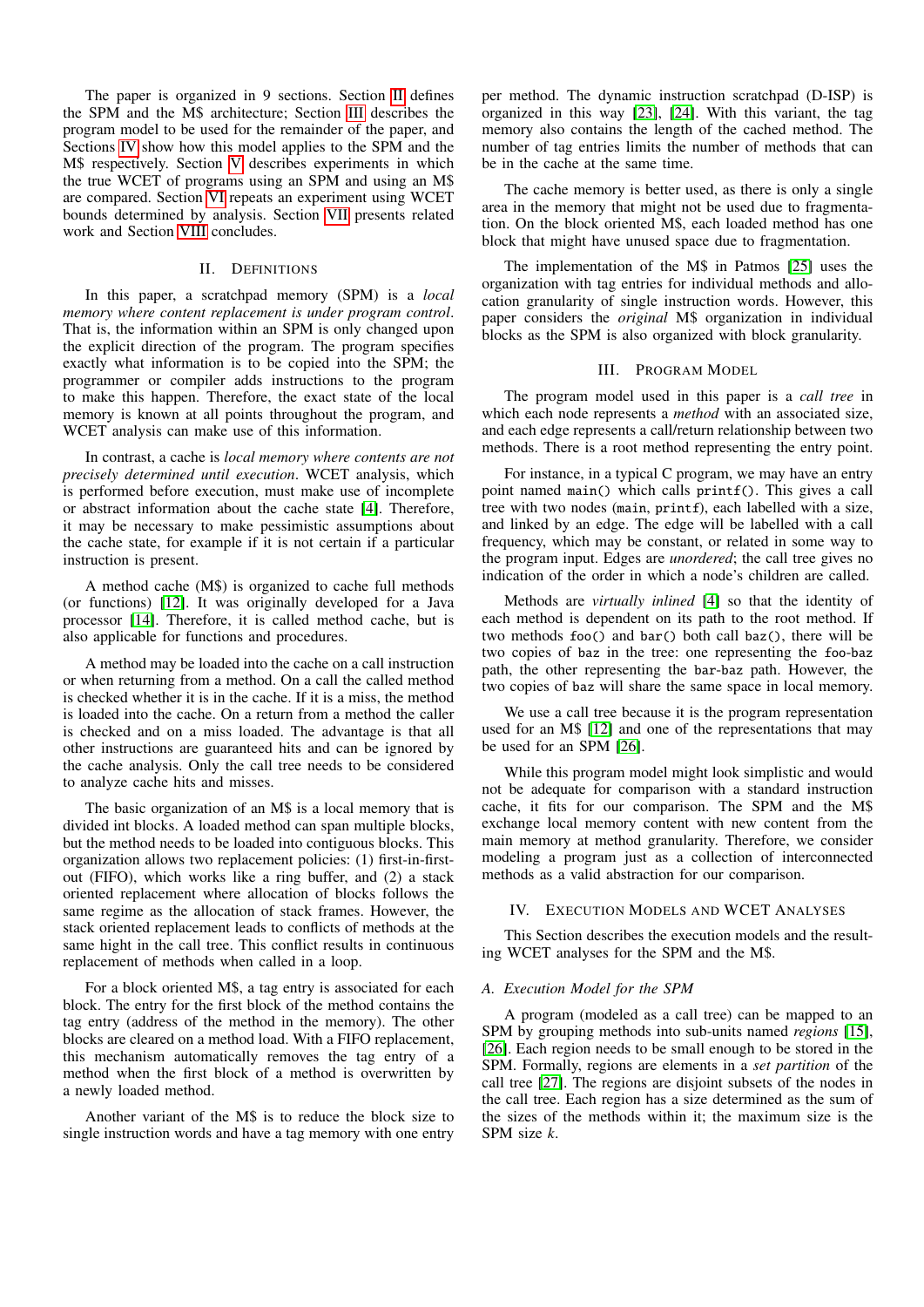Partitioning is equivalent to deciding which edges should represent region transitions. An edge is a region transition if the call/return operation represented by that edge causes the contents of the SPM to change. For instance, if main() calls atoi(), but there is not enough SPM space for both main and atoi, the main-atoi edge must be a region transition.

There are up to  $2^n$  possible partitions for a call tree containing *n* edges, though some of these may violate the maximum size constraint. The program would usually be mapped to the SPM with the intention of minimizing either the ACET or the WCET, the latter being more useful for a time-predictable system.

Call tree partitioning can be performed by exhaustive search, by hill climbing [\[15\]](#page-7-2), by a branch-and-bound algorithm [\[28\]](#page-7-15), or by a polynomial-time optimal algorithm such as ELA-1 [\[26\]](#page-7-13). ELA-1 is a *k*-partitioning algorithm for call trees. It determines which call/return edges should be region boundaries in order to minimize the total cost of copying information from external memory to the SPM. The upper bound *k* on the available SPM space is respected.

## *B. WCET Analysis for the SPM*

WCET analysis can be performed on a call tree as soon as the region transitions are known. The WCET of the program may be accurately represented as an *integer linear program* (ILP) based on the call tree [\[29\]](#page-7-16). In this ILP the execution frequency of each edge is represented as a variable. The WCET is the sum of the WCET of each method multiplied by the execution frequency of its input edge, *plus* the costs of taking that edge: zero for edges that are not region transitions, and the loading cost otherwise. This is an accurate form of WCET analysis, because there is no pessimism about the loading costs. If the partitioned call tree requires a region transition, then the loading cost is precisely accounted by the ILP. Therefore, the WCET bound matches the true WCET.

As we are interested in the comparison of the cost for the SPM versus the M\$, we simplify the WCET analysis by ignoring the WCET of the individual methods, i.e., they are set to 0. The resulting WCET contains only method load cost and will overemphasize the difference between an SPM and an M\$.

## *C. Execution Model for the M*\$

A program (modeled as a call tree) is mapped to the M\$ dynamically during execution. The cache state is only updated when the program calls a method, or when a method returns. Each call (and return) triggers a search of the cache, usually carried out in hardware, which determines if the target method is present. If it is not, then a cache miss occurs, and the method is loaded from external memory.

The allocation units of M\$ are entire methods. Because the size of method vary, these cannot be allocated to fixedsize cache blocks, and are instead stored within a ring buffer, so newly added methods overwrite older methods. There is a separate index buffer that allows the cache to be searched quickly for the location of a particular method. These memories are managed by a *first-in first-out* (FIFO) policy, in which the order of eviction from cache is the same as the order of

addition to the cache. This is necessary in order to prevent memory fragmentation. The M\$ has been implemented as part of the JOP CPU [\[14\]](#page-7-1), as part of the SHAP CPU [\[30\]](#page-7-17), as part of Patmos [\[25\]](#page-7-12), and independently by Metzlaff et al. [\[31\]](#page-7-18). The M\$ hardware is more complex than the SPM hardware, as the search functionality is usually implemented in hardware. However, for a resource constraint system this search could also be implemented in software.

## <span id="page-2-2"></span>*D. WCET Analysis for the M*\$

The WCET analysis included with JOP operates by generating an ILP model of the control flow graph (CFG) [\[16\]](#page-7-3). Cache load times (miss costs) are added as additional blocks to invoke and return instructions.

The static M\$ analysis is performed on the call tree. It is static and scope based. Scopes are built bottom-up in the call tree, i.e., from leaves towards the root. If the memory consumption of the methods contained in a scope is less than the M\$ size than those methods are marked as *single miss* methods. All other methods (further up in the call tree) are marked as always miss. The scopes are increased to their maximum size while still containing methods that fit into the M\$.

This single miss information is then used with loop information to incorporate the M\$ load cost into the overall WCET. As an example assume a method m1 that contains a loop, which invokes m2 and m3. All three methods need to fit into the cache to mark them single miss. The single miss cost is accounted for all three methods, even when methods m2 and m3 are invoked multiple times. We know that they can miss at most once.

Due to the FIFO replacement a miss does not need to happen on the first invocation, it can already be in the cache, but later replaced and on a further iteration loaded for the first time. The same can happen for the outer method m1: it is already in the cache when m2 or m3 are invoked, but m1 could be evicted by an invocation of m2 or m3. In that case m1 is loaded into the cache again on a return from m2 or m3. Therefore, the only knowledge we have is that each method is loaded at most once within this loop scope, but we don't know in which iteration.

This analysis may be pessimistic, particularly if all the methods in the subtree are actually executed together. For instance, some methods may be mutually exclusive, or executed only once. However, comparison with exhaustive search, based on model checking, has shown that this introduced pessimism is in the range of 2% to 7% for small, but real-world, embedded programs [\[16\]](#page-7-3).

#### V. EXPERIMENTS

<span id="page-2-0"></span>Our experiments make use of synthetic programs that are generated at random. They consist of methods and call/return edges. Each method has a size and may call one or more other methods. Each call/return edge has a frequency, which may be constant or an input-dependent variable.

On purpose we decided to not use common WCET benchmarks, such as the well-established MRTC benchmark suit.[2](#page-2-1)

<span id="page-2-1"></span><sup>2</sup> see<http://www.mrtc.mdh.se/projects/wcet/benchmarks.html>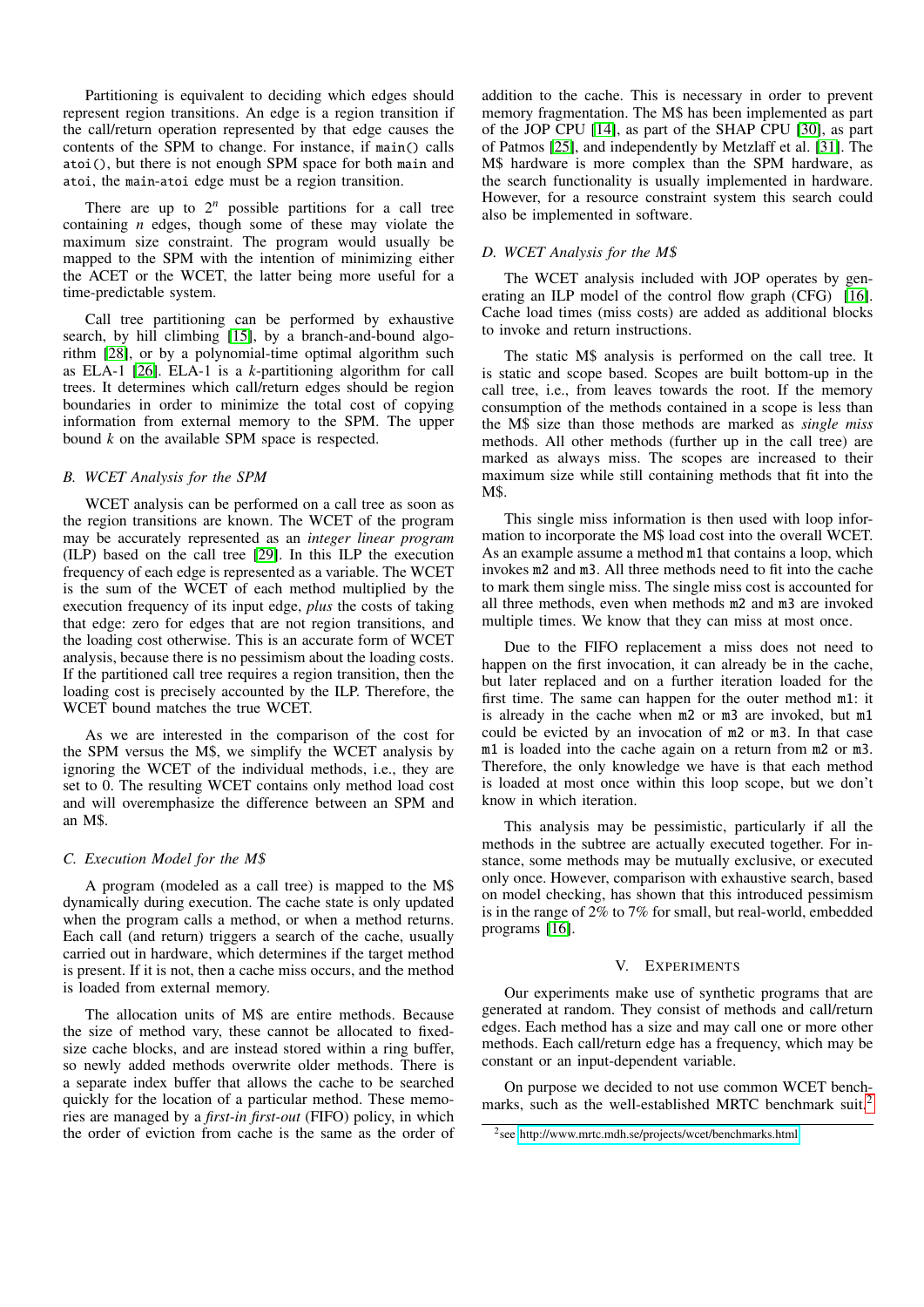

<span id="page-3-0"></span>Fig. 1. An example of a generated program containing five methods (m0..m4). Each method has a size (e.g. m1 has size 61). Each call/return edge has a frequency: m0-m4 has frequency 3, so m4 is called 3 times in the worst case by the root method m0.

First, these benchmarks are small (the active instruction memory footprint is the range of 1–3 KB for most benchmarks). Second, the call tree is mostly small and shallow (many benchmarks just call leave functions from main). Third, and most important, with synthetic benchmarks we can generate a very large amount of test cases – in this paper 100000 test samples.

Figure [1](#page-3-0) gives an example of a generated program. The experiment software generates call trees containing between 5 and 20 methods; each number of methods is equally likely, and the choice is made using a pseudorandom number generator. A root method is generated, and then for each subsequent method, a parent is chosen from amongst the existing methods. The size of each method is chosen from 1 to 100 blocks with the local memory size fixed at 100 blocks. The call count for each method is generated from 1 to 10.

#### *A. True WCET versus WCET Bound*

A program has a true WCET: this is the actual worstcase execution time that can ever occur for that program. In some simple cases, such as single-path programs [\[32\]](#page-7-19), this true WCET is easily determined. In others, it is only feasible to find an estimated *bound* on the true WCET, typically an overestimation [\[33\]](#page-7-20). Overestimates may occur because of the complexity of the hardware, which leads to pessimism in the hardware model [\[7\]](#page-6-6), and because of the complexity of software, where behavior may not be perfectly represented by loop bounds and other relationships within the WCET model.

It is important to distinguish between the true WCET and the WCET bound, so we introduce the term *TC* to represent a true WCET, and WB to represent a WCET bound. The WCET bound of a program *i* executed with an SPM is  $WB_i^{\text{spm}}$ , while the true WCET is  $TC_i^{spm}$ . We assume that WCET bounds are safe, so  $TC_i^{spm} \leq WB_i^{spm}$ . The *TC* is of theoretical interest when comparing SPM and M\$, but the WB is of greater practical value, because the *TC* cannot always be determined. Note that *WB* is determined by the hardware *and* the WCET

tool capabilities. A smarter WCET tool can deliver a tighter WB than a simpler (and maybe faster) WCET tool.

In the following sections we compare *TC*spm and *TC*mc by ensuring that programs are sufficiently simple that the true WCET can be determined.

#### *B. Program Model Assumptions*

We assume that there is no time or space overhead to initiate a call or return, other than that introduced by copying instructions from external memory. With realistic hardware implementations, the copying process proceeds a block at a time [\[17\]](#page-7-4). Each block copy moves a fixed amount of information (usually a small power of two, e.g. 16 bytes) and takes a constant length of time (e.g. 400 ns).

We assume that methods have zero WCET and the whole cost of running the program is therefore the cost of loading it from external memory. This assumption over emphasis the cost difference between an SPM and an M\$. A WCET value that would include instruction cost as well would diminish the difference. However, for a comparison of the SPM and the M\$ we are interested in this isolated cost.

Furthermore, this isolation simplifies our experimental setup. This setup allows us to treat the WCET as a copy count, independent of any time unit, and method sizes as a number of blocks, independent of any size unit.

Let  $TC_i^{\text{spm}}$  be the WCET of a program *i* when executed with an SPM, and let  $TC_i^{\text{mc}}$  be the WCET of the same program when executed with an M\$. Figure [2](#page-4-0) shows the difference between *TC*spm and *TC*mc for 100000 synthesized programs. For each program we computed the ratio

$$
\frac{TC^{\text{spm}}}{TC^{\text{mc}}} \tag{1}
$$

#### *C. Single-Path Programs*

Single-path programs are a special case in which *TC* and *WB* are easily determined, as the execution time of the program is constant [\[32\]](#page-7-19). We synthesize single-path programs by ensuring that all call/return edges have constant frequencies (like Figure [1\)](#page-3-0).

Having generated a program, we produce an SPM allocation that minimizes the cost of inter-region transitions. Because the programs are small, this may be done using exhaustive search, however, in order to save time, we use the optimal ELA-1 algorithm described in [\[26\]](#page-7-13). In Figure [1,](#page-3-0) shading is used to indicate region membership. In this example  $m0$ ,  $m1$ , and m3 are in one region, and m2 and m4 are placed in different regions. Therefore, the edges m0-m4 and m1-m2 are region transition edges. The path m1-m2 incurs a loading cost of 36 blocks on call, and a loading cost of  $1+61+26 = 88$  blocks on return (the combined size of m0, m1, and m3).

We "execute" each program using a simulator. The simulator begins at the root method and "executes" its children recursively. The children are "executed" in an arbitrary order, with each being "executed" the number of times given by its edge label.

The first simulation run uses a model of the SPM. The number of copies from external memory is  $TC^{spm}$ . The second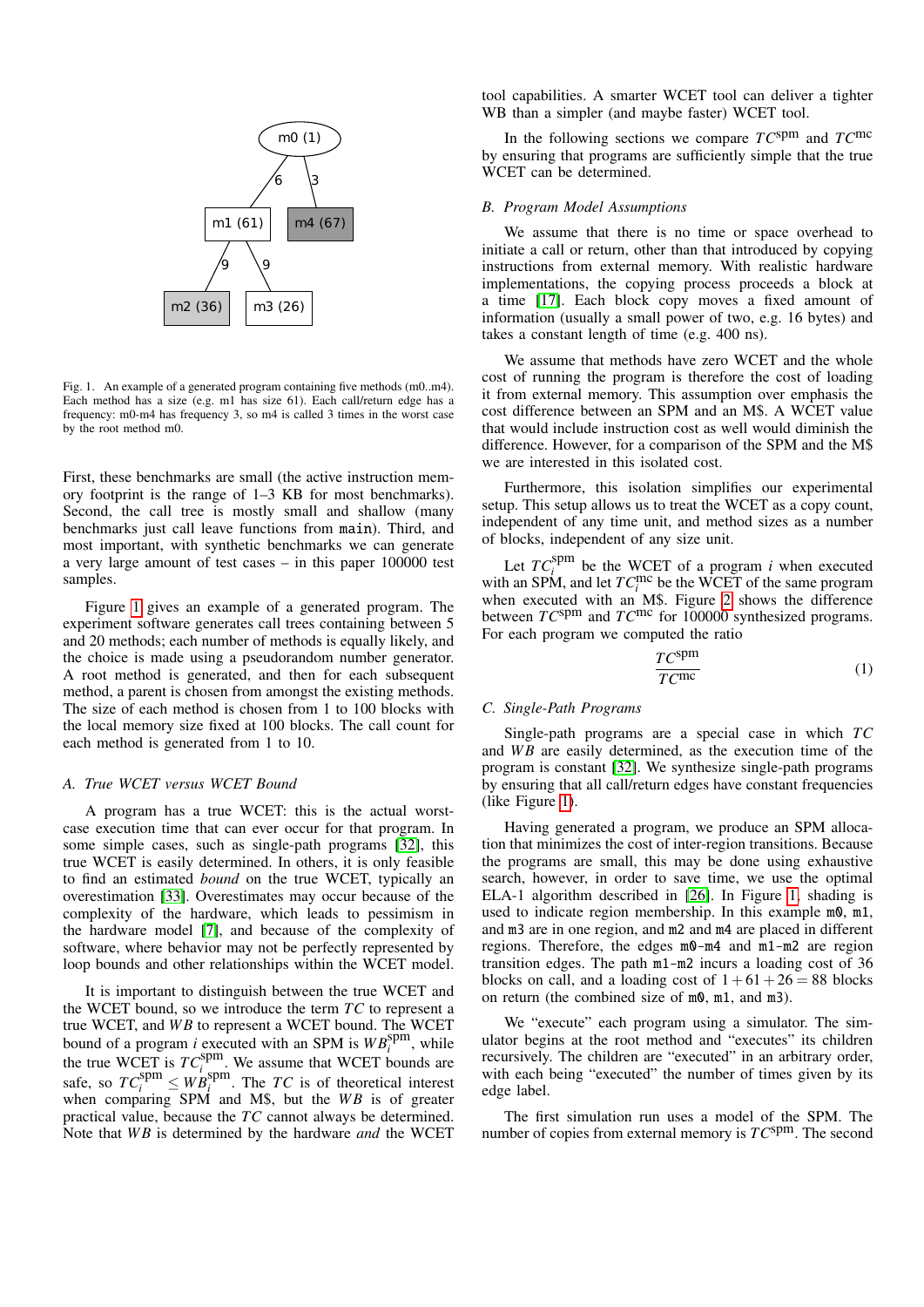

<span id="page-4-0"></span>represents all values from 1.00 to 1.05, the second 1.05 to 1.10, and so on. The "others" column represents all values greater than 2.0. Fig. 2. Histogram of the WCET ratio between SPM and M\$ (Equation [2:](#page-4-1)  $T\epsilon^{Spm}/T\epsilon^{T}$ ) for 100000 synthesized single-path programs. The leftmost column

from external memory is  $TC^{\text{mc}}$ . For each program execution simulation run uses a model of the M\$. The number of copies we computed the ratio

<span id="page-4-1"></span>
$$
\frac{TC^{\text{spm}}}{TC^{\text{mc}}} \tag{2}
$$

Though it is common for  $TC^{spm}$  to be within a few percent of Larger WCETs are of course undesirable, so our results here its<br>Ts<br>M and plotted its value on the histogram shown in Figure [2.](#page-4-0) show us that M\$ is either preferable to (or the same as) SPM. *TC*mc, a significant number of programs have a substantially larger *TC*spm.

would be too large. But because  $m1$  repeatedly calls  $m2$ , and would be too large. But because  $m1$  repeatedly calls  $m2$ , and moder considered in this paper. Consider Figure 1 once more.<br>m1, m2, and m3 cannot coexist in a single region, because it in which SPM is preferable to M\$, at least for the program containing  $m1$  and  $m3$ . This is not possible with the SPM We found that  $TC^{spm} \geq TC^{mc}$ , i.e., there is no situation model considered in this paper. Consider Figure [1](#page-3-0) once more: then repeatedly calls m3, it is best if a region is first formed containing m1 and m2, and then a second region is formed program model, but it is possible with the M\$.

#### *D. Discussion*

---<sub>r</sub> - and this results in the same number of region transitions *or* where the M\$ loads more information than the SPM. There*fewer* in relation to the SPM. It is better to allow the region assignment to adapt to the behavior of the program. The single-path programs do not include any situation fore, the M\$ is preferable in this case. With the M\$, region boundaries change dynamically as the program is executed, assignment to adapt to the behavior of the program.

However, in general we see that for very many cases (45 %) the M\$ and the SPM behave almost identical. And for 99.5 % of the test cases the difference is below a factor of 2. This factor is the method load time only. When the WCET of the individual methods is included, this factor will be reduced.

## *E. Multi-Path Programs*

A multi-path program is one in which the execution path depends on the input. Most programs are multi-path. Our synthesized programs become multi-path if one or more edge weights are variable rather than constant.

determine *TC*. The value of a variable edge weight may have an impact on *TC*, but if the number of possible combinations of values is small, we can test all possible combinations in order to

ermine TC.<br>Suppose that exactly one edge is picked from each synthetic program, and its value  $n$  is taken as an upper bound rather than a constant. The program is then "executed" with SPM and with M\$ whilst the value of that edge is assigned each value  $x \in [0,n]$  inclusive. One value of x will maximize the execution time in each case. This gives *TC*spm (for SPM) and *TC*mc (for M\$).

We executed the benchmarks with the variations on one edge for all 100000 test programs. The histogram for multipath programs turns out to be indistinguishable from Figure [2,](#page-4-0) and therefore omitted from the paper. However, this is an indication that the previous comparison generalizes for multipath programs.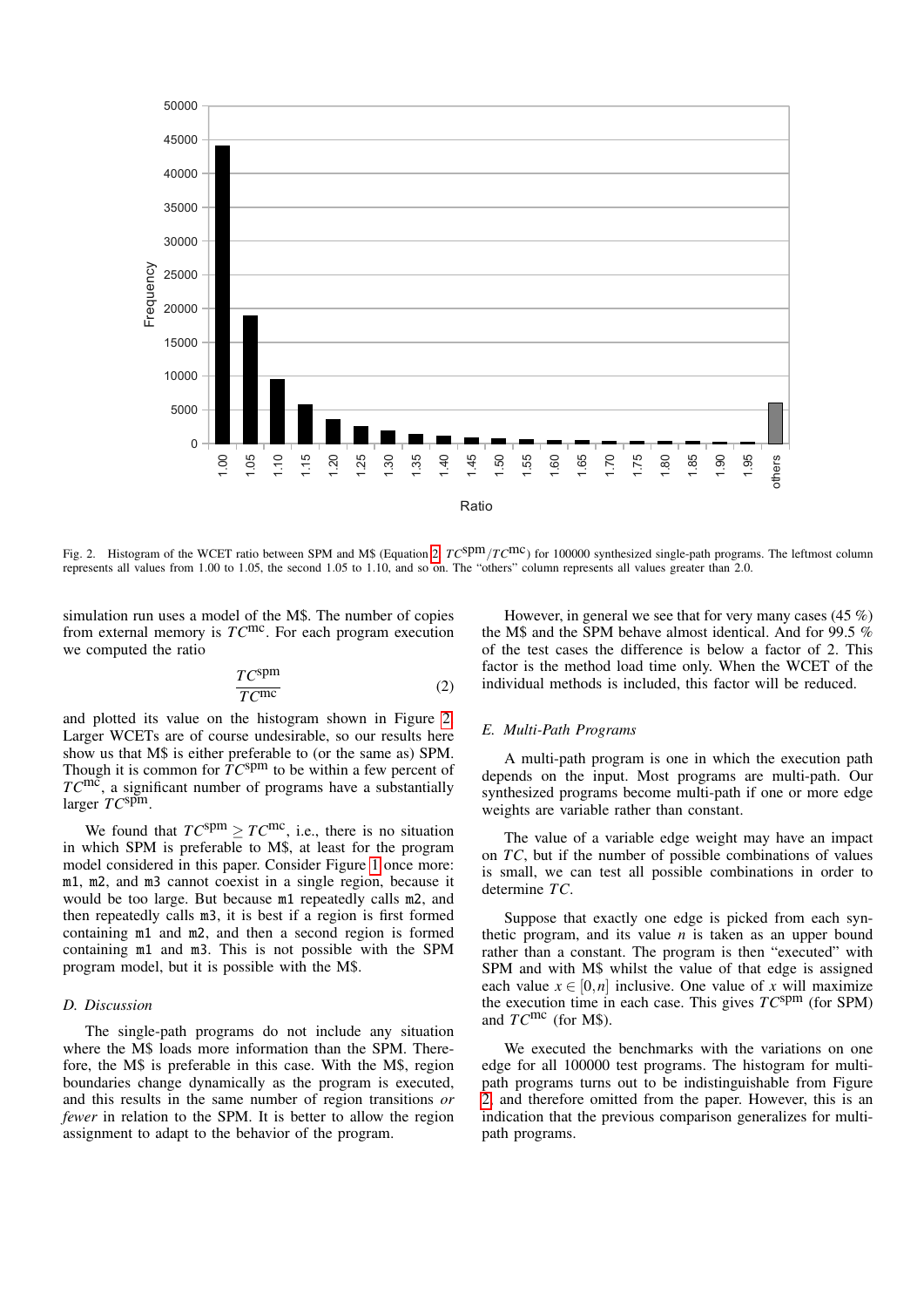

<span id="page-5-3"></span>Fig. 3. Histogram of the value Histogram of the WCET bound ratio between SPM and M\$ (Equation [4:](#page-5-1)  $W B^{Spm}/W B^{mc}$ ) for 100000 multi-path programs. The first column contains all values from 0.10 to 0.15, the second 0.15 to 0.20, and so on up to 0.95 to 1.00.

## *F. Summary*

Our experiments tell us that the true WCET *TC*spm of a program executed with an SPM is greater than or equal to the true WCET *TC*mc of the program executed with an M\$, i.e.:

<span id="page-5-2"></span>
$$
\forall i. TC_i^{\text{spm}} \ge TC_i^{\text{mc}} \tag{3}
$$

As an M\$ is barely more complicated than an SPM, and as it requires no special algorithm to partition the call tree at compile time, it would seem that an M\$ is preferable to an SPM.

## VI. THE PROBLEM OF WCET BOUNDS

<span id="page-5-0"></span>Having determined that the true WCET of a program is often improved by using an M\$ instead of an SPM, we may ask why it is worth considering an SPM at all. The problem is that the true WCET, the *TC*, is only useful if it is known, and in general, it is not. For most programs, we will only have WB, the WCET bound. Unfortunately, Equation [3](#page-5-2) does not also apply to WB.

State-of-the-art WCET analysis for the M\$ assigns a *single miss* classification to edges that are within a subtree where all methods fit in the cache (see Section [IV-D\)](#page-2-2). Other edges are considered to be misses, because it is not possible to prove that they are anything else. This is an unfortunate consequence of the FIFO policy, which evicts elements from cache in the order they were added, rather than the order that they were used. In turn, the FIFO policy is necessary in order to avoid memory fragmentation within the cache space.

Figure [3](#page-5-3) shows the results of a comparison using WCET bounds determined by analysis for the synthesized programs. For each program we computed the ratio

<span id="page-5-1"></span>
$$
\frac{WB^{\text{spm}}}{WB^{\text{mc}}} \tag{4}
$$

and as Figure [3](#page-5-3) shows, the advantage of M\$ that exists in reality is now invisible, having been lost to analytical *pessimism*. Pessimism is the difference  $WB^{\text{mc}} - TC^{\text{mc}}$ : the degree of overestimation involved in *W B*. SPM WCET analysis has no pessimism at all, i.e.,  $WB^{spm} = TC^{spm}$ . But the M\$ WCET analysis may involve pessimism for any program that is larger than the local memory size.

Our further experiment tells us that while the true WCET  $TC_i^{\text{spm}}$  may be greater than  $TC_i^{\text{mc}}$  for a program *i*, the WCET bound  $WB_i^{\text{spm}}$  is less than or equal to  $WB_i^{\text{mc}}$  for the same program, i.e.:

$$
\forall i. WB_i^{\text{spm}} \le WB_i^{\text{mc}} \tag{5}
$$

Though an M\$ does have an advantage as far as the true WCET is concerned, this advantage is lost because of pessimism of real WCET analysis.

The current comparison uses optimization for the SPM allocation, but leaves the methods as they are for the M\$. As a compiler might inline methods those methods can become too large for the M\$ (and SPM). Therefore, the Patmos compiler [\[22\]](#page-7-9) contains a so-called *function splitter*. In future work we might adapt the function splitter to perform optimization of the method inlining and splitting to optimize for the M\$ structure. Furthermore, there is space for improvement of the WCET analysis for the M\$. A scope-based persistence analysis for the method cache has been developed.<sup>[3](#page-5-4)</sup>

<span id="page-5-4"></span><sup>&</sup>lt;sup>3</sup>The paper "Scope-based Instruction Cache Analysis" is under submission.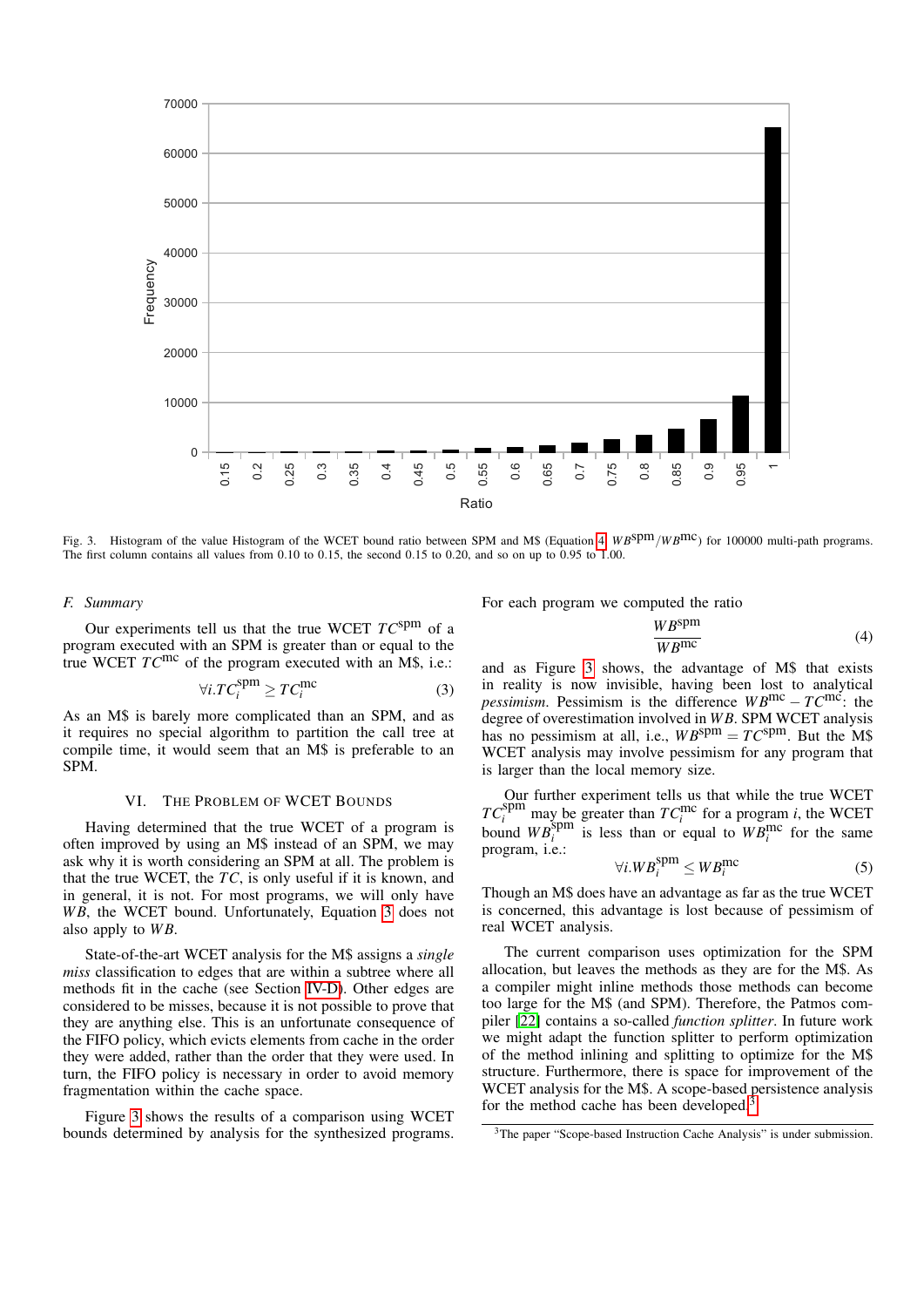### VII. RELATED WORK

<span id="page-6-12"></span>This paper builds on existing work on M\$ and SPM for use in time-predictable architectures [\[11\]](#page-6-10), [\[12\]](#page-6-11). M\$ and SPM are both intended to solve the same problem, namely finding an implementation of local memory that is simple in terms of hardware, but is also effective in minimizing average-case execution time (ACET) and worst-case execution time (WCET). Both M\$ and SPM are amenable to WCET analysis [\[15\]](#page-7-2), [\[16\]](#page-7-3).

However, the two have not previously been brought together and compared against each other, though earlier comparisons between cache and SPM have been carried out [\[15\]](#page-7-2), [\[34\]](#page-7-21), indicating that the average-case execution time with cache and SPM are similar, assuming an effective allocation of SPM space.

The comparison is particularly important because of the growing interest in time-predictable memory architectures. There are now several implementations of M\$ [\[30\]](#page-7-17), [\[31\]](#page-7-18), [\[25\]](#page-7-12), [\[14\]](#page-7-1), WCET analysis of caches is an important topic [\[33\]](#page-7-20), and research into SPM allocation algorithms and implementations continues [\[13\]](#page-7-0), [\[26\]](#page-7-13).

Metzlaff and Ungerer compared the WCET bounds for different instruction cache architectures [\[35\]](#page-7-22). They compare the I-SPM (the method cache) with a static SPM and a standard instruction cache. In contrast to our findings their M\$ outperforms the static SPM. Their M\$ also outperforms a standard instruction cache.

An average case comparison of the M\$ against a standard, direct mapped instruction cache has been performed in the original M\$ paper [\[12\]](#page-6-11). In that comparison the M\$ can even outperform an instruction cache in the average case when the memory bandwidth is high and there is considerable latency before a memory burst, as it is in current SDRAM memory organizations.

Organizing the SPM content under program control implies a more complicated programming model, which reminds us to overlay techniques from the 80's. However, the SPM can be automatically partitioned [\[36\]](#page-7-23), [\[37\]](#page-7-24), [\[38\]](#page-7-25). A similar approach for time-predictable caching is to lock cache blocks. The control of the cache locking [\[39\]](#page-7-26) and the allocation of data in the scratchpad memory [\[40\]](#page-7-27), [\[41\]](#page-7-28), [\[42\]](#page-7-29) can be optimized for the WCET. A comparison between locked cache blocks and a scratchpad memory with respect to the WCET can be found in [\[15\]](#page-7-2). While former approaches rely on the compiler to allocate the data or instructions in the scratchpad memory an algorithm for runtime allocation is proposed in [\[43\]](#page-7-30).

## VIII. CONCLUSION

<span id="page-6-13"></span>We compared two approaches to time-predictable local memories for instructions: a scratchpad memory (SPM) and a method cache (M\$). Tests using large numbers of synthetic programs have been used to study the differences in the true WCET (*TC*) and the WCET bound (*W B*).

The tests indicate that lower WCETs may be achieved using an M\$. It is able to make good use of the local memory because the usage of local memory is adjusted dynamically as the program runs. Because an SPM is not able to take

advantage of this, and uses the local memory according to a predetermined plan, it does not use the local memory as well. The result is (often) a greater true WCET, i.e.  $TC_i^{\text{spm}} \geq TC_i^{\text{mc}}$ for a program *i*.

However, further tests indicate that an SPM *appears* to lead to a lower WCET if WCET analysis is used. Because of the nature of the FIFO replacement policy used by the M\$, safe WCET estimates are often pessimistic, and the result of this pessimism is that the WCET bound is *better* (or no worse) for an SPM than for an M\$, i.e.  $WB_i^{\text{spm}} \leq WB_i^{\text{mc}}$  for a program *i*.

We therefore conclude that an SPM may be preferable in practical systems unless and until WCET analysis for the M\$ can be improved. This could also involve some change to the FIFO mechanism used by the M\$. A hybrid architecture of an SPM and a M\$ may be worth considering as a way to achieve the advantages of the M\$ without losing the precise WCET analysis that is also needed.

### ACKNOWLEDGMENT

This work was partially funded under the European Union's 7th Framework Programme under grant agreement no. 288008: Time-predictable Multi-Core Architecture for Embedded Systems (T-CREST).

#### **REFERENCES**

- <span id="page-6-0"></span>[1] M. Schoeberl, "Time-predictable computer architecture," *EURASIP Journal on Embedded Systems*, vol. vol. 2009, Article ID 758480, p. 17 pages, 2009.
- <span id="page-6-1"></span>[2] J. Whitham and N. Audsley, "Time-Predictable Out-of-Order Execution for Hard Real-Time Systems," *IEEE Transactions on Computers*, vol. 59, no. 9, pp. 1210–1223, 2010.
- <span id="page-6-2"></span>[3] I. Liu, J. Reineke, D. Broman, M. Zimmer, and E. A. Lee, "A PRET microarchitecture implementation with repeatable timing and competitive performance," in *Proceedings of IEEE International Conference on Computer Design (ICCD 2012)*, October 2012.
- <span id="page-6-3"></span>[4] F. Mueller, "Timing analysis for instruction caches," *Real-Time Syst.*, vol. 18, no. 2-3, pp. 217–247, 2000.
- <span id="page-6-4"></span>[5] C. Ferdinand and R. Wilhelm, "Efficient and precise cache behavior prediction for real-time systems," *Real-Time Systems*, vol. 17, no. 2-3, pp. 131–181, 1999.
- <span id="page-6-5"></span>[6] J. Reineke, D. Grund, C. Berg, and R. Wilhelm, "Timing predictability of cache replacement policies," *Journal of Real-Time Systems*, vol. 37, no. 2, pp. 99–122, Nov. 2007.
- <span id="page-6-6"></span>[7] R. Heckmann, M. Langenbach, S. Thesing, and R. Wilhelm, "The influence of processor architecture on the design and results of WCET tools," *Proceedings of the IEEE*, vol. 91, no. 7, pp. 1038–1054, Jul. 2003.
- <span id="page-6-7"></span>[8] J. Hennessy and D. Patterson, *Computer Architecture: A Quantitative Approach, 4th ed.* Morgan Kaufmann Publishers, 2006.
- <span id="page-6-8"></span>[9] M. D. Hill and A. J. Smith, "Evaluating associativity in cpu caches," *IEEE Trans. Comput.*, vol. 38, no. 12, pp. 1612–1630, Dec. 1989.
- <span id="page-6-9"></span>[10] J. Reineke, D. Grund, C. Berg, and R. Wilhelm, "Timing predictability of cache replacement policies," *Real-Time Syst.*, vol. 37, no. 2, pp. 99– 122, 2007.
- <span id="page-6-10"></span>[11] J. Whitham and N. Audsley, "Implementing Time-Predictable Load and Store Operations," in *Proc. EMSOFT*, 2009, pp. 265–274.
- <span id="page-6-11"></span>[12] M. Schoeberl, "A time predictable instruction cache for a Java processor," in *On the Move to Meaningful Internet Systems 2004: Workshop on Java Technologies for Real-Time and Embedded Systems (JTRES 2004)*, ser. LNCS, vol. 3292. Agia Napa, Cyprus: Springer, October 2004, pp. 371–382.